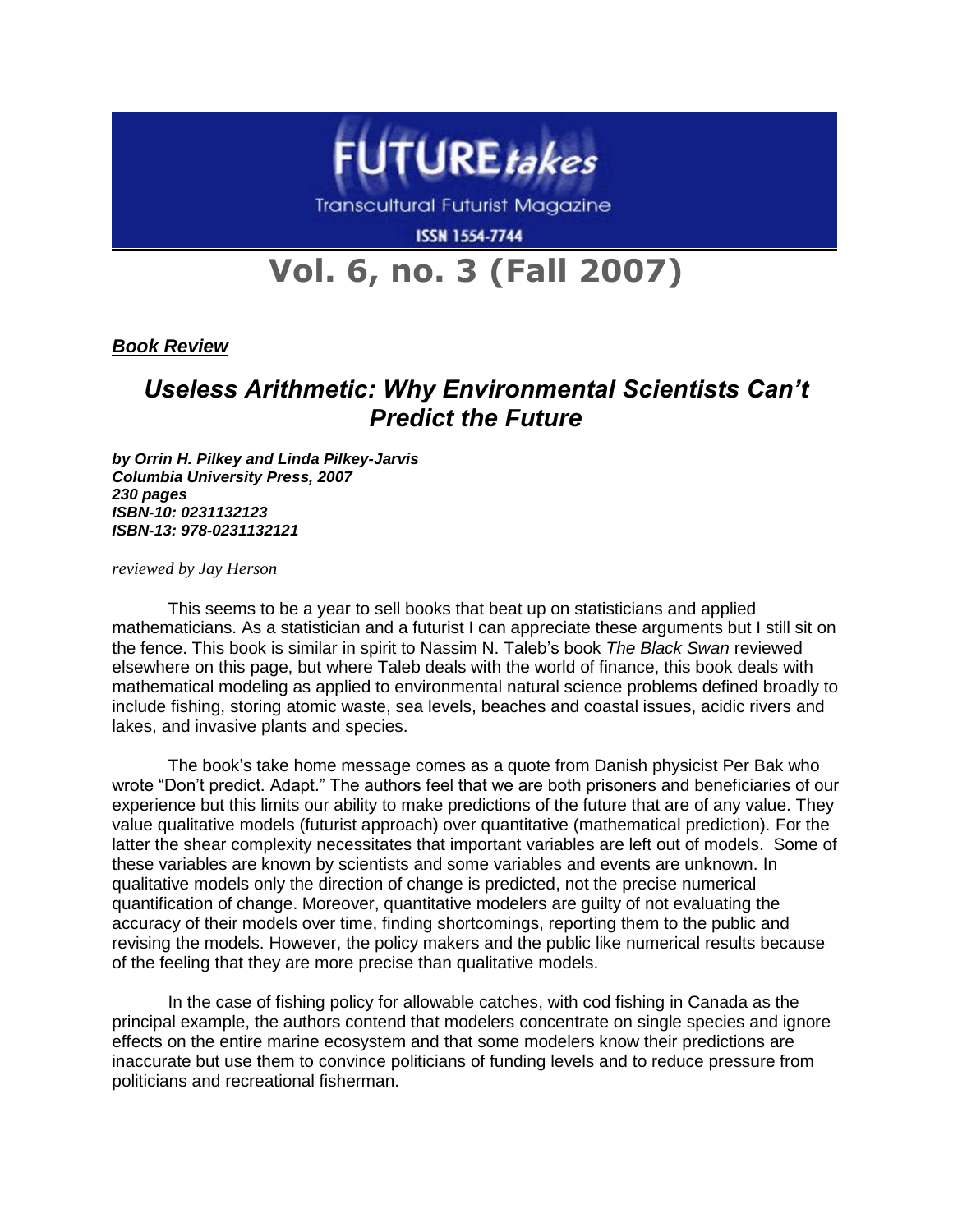For Yucca Mountain predictions of atomic waste disposal, the authors attack models for even claiming they can predict what will happen tens of thousands of years from now due to the huge time span covered by the models, lack of knowledge of the role of time in chemical reactions and degradation of waste containers, uncertainty of climate change and complexity of the natural processes involved. Models have been accepted because of the need to come up with a rational solution soon. They authors contend that an alternative would be at least to predict for a shorter period of, say, 200 years, and then use adaptive staging meaning to predict for another 200 years based on what has been learned in the previous 200 years and so on.

In the area of beach erosion, the authors provide a long list of variables that have been ignored by quantitative modelers and indicate the role of "black swans" in this field. When models fail predictions, the modelers blame "unexpected" storms as the reason for failure. Just as Taleb would claim the authors point out that these black swans are not so unusual at all and must be considered in some way. This is another field where people with a vested interest use quantitative models that they know are wrong or severely limited – to make a point to policy makers who are eager for the presumed precision of the models.

Ground waters at the site of abandoned mines can become acidic over time due to the open pit mining process. Models have continuously failed and government agencies that promote mining also regulate mining giving them a conflict of interest and a reason to accept positive predictive models. While the consequences of an unfavorable model can be disastrous on the stock price of a mining company, there are no consequences for a mistaken model itself.

Modelers have failed in risk assessment for invasive species of plants and animals on local ecology. Surprisingly biological scientists have realized the shortcomings of quantitative models imposed on them by engineers. They point to "black swans" such as the impact of African dust as a source of pathogens in South Florida and expansion of Johnson grass from the subtropics to the subarctic. These factors in addition to human behavior have been unexpected but not unusual in their effects on ecology. These biological scientists have turned to qualitative modeling as a solution.

In a concluding chapter, the authors rate modeling for beach and coastal issues to be the worst and those for global sea change and invasive plants to be among the best used. The latter pass muster because qualitative models have been accepted here. Errors in characterization, omission of important processes and ignoring the possibility of black swans are the principal reasons for failure of quantitative prediction. Alas, the authors indicate that qualitative models using the futurist tool of scenario creation are the best method for environmental policy making. They advocate making scenarios that cover a range of outcomes – bad outcome, continuation of current trend, good outcome – and make contingency plans for each. This approach would be called adaptive management, which the authors advocate for Yucca Mountain and for fishery management. Scenario planning can exploit uncertainty, is compatible with long term planning, and can allow for multiple answers and black swans.

Environmental health readers may be disappointed that the book does not cover modeling of air pollution or drinking water supply and quality. Although their arguments are convincing even to a practicing statistician, the authors think it necessary to abruptly leave the field of earth science to bring in Taleb's *The Black Swan* example of the failure of derivative modeling by Long Term Capital Management due to the impossibility of predicting human behavioral response to economic trends. It is not clear why this example was needed. The quantitative horse was already dead.